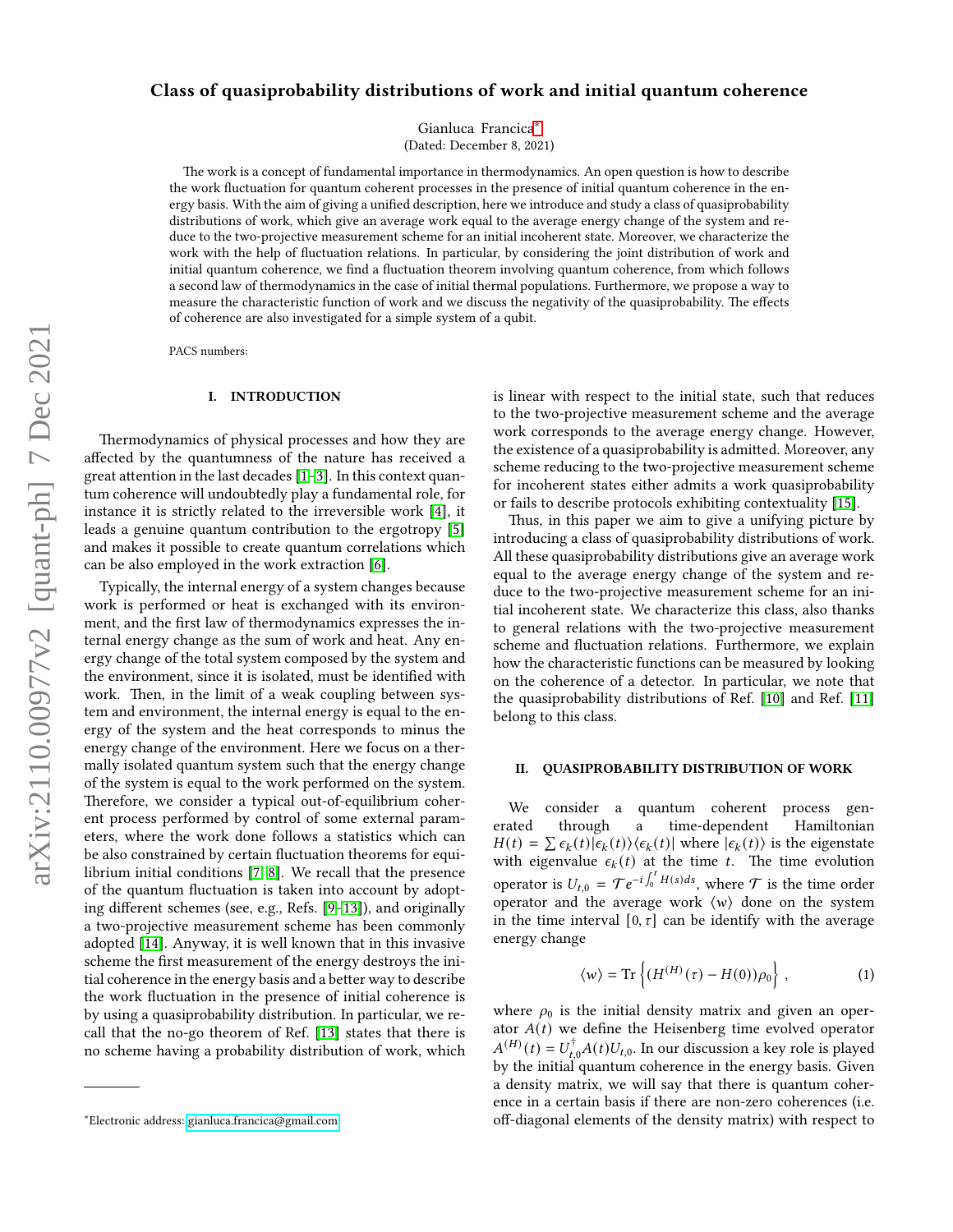such basis. This means that a pure state is in a superposition of the states of the basis if there is coherence. Thus, among all the possible states, we can identify the incoherent states with respect to a certain basis as the states having all the coherences equal to zero. Concerning the work, a special case is that of an incoherent initial state  $\rho_0$  which is incoherent with respect to the basis of energy eigenstates  $| \epsilon_k \rangle = | \epsilon_k(0) \rangle$  and then can be expressed as  $\rho_0 = \Delta(\rho_0)$ , where we have defined the dephasing map

$$
\Delta(\rho_0) = \sum_i |\epsilon_i\rangle\langle\epsilon_i|\rho_0|\epsilon_i\rangle\langle\epsilon_i|.
$$
 (2)

For an incoherent initial state  $\rho_0$  the average work done can be expressed in terms of the two-projective measurement scheme probability distribution

$$
p(w) = \sum_{k,j} \langle \epsilon_j | \rho_0 | \epsilon_j \rangle \left| \langle \epsilon'_k | U_{\tau,0} | \epsilon_j \rangle \right|^2 \delta(w - \epsilon'_k + \epsilon_j) \tag{3}
$$

as  $\langle w \rangle = \int w p(w) dw$ , where  $\epsilon'_{k} = \epsilon_{k}(\tau)$  and  $\epsilon_{j} = \epsilon_{j}(0)$  (in particular, if the spectrum of  $H(0)$  is degenerate, we choose the basis of eigenstates  $|\epsilon_i\rangle$  such that the restriction of  $\rho_0$  on any eigenspace is diagonal with respect to such basis). Obviously, this relation does not hold if the initial state  $\rho_0$  is not incoherent. In general, we define the quasiprobability distribution of work

$$
p_q(w) = \sum_{k,j,i} Re\{\langle \epsilon_i | \rho_0 | \epsilon_j \rangle \langle \epsilon_j | U_{\tau,0}^{\dagger} | \epsilon_k' \rangle \langle \epsilon_k' | U_{\tau,0} | \epsilon_i \rangle \} \times \delta(w - \epsilon_k' + q\epsilon_i + (1 - q)\epsilon_j),
$$
\n(4)

where q is a real parameter and of course  $p_q(w) = p(w)$  for an incoherent state  $\rho_0$ . We note that there is the symmetry relation  $p_{1-q}(w) = p_q(w)$ . Furthermore, for  $q = 0, 1$  we get the quasiprobability distribution introduced in Ref. [\[10\]](#page-3-11) and for  $q = 1/2$  we get the one of Ref. [\[11\]](#page-3-12). It is easy to show that  $\langle w \rangle = \int w p_q(w) dw$  for any q and any initial state  $\rho_0$ . Then, we will calculate the average of the work  $w$  with respect to  $p_q(w)$ . We have that the second moment is

$$
\langle w^2 \rangle = \text{Tr} \left\{ (H^{(H)}(\tau) - H(0))^2 \rho_0 \right\},
$$
 (5)

but the higher moments will depend on  $q$ , for instance the third moment is equal to

$$
\langle w^3 \rangle = \text{Tr} \left\{ (H^{(H)}(\tau) - H(0))^3 \rho_0 \right\} - \frac{1}{2} \text{Tr} \left\{ [H^{(H)}(\tau) + H(0), [H^{(H)}(\tau), H(0)]] \rho_0 \right\} + 3q(1-q) \text{Tr} \left\{ [H(0), [H^{(H)}(\tau), H(0)]] \rho_0 \right\} .
$$
 (6)

The characteristic function is defined as  $\chi_q(u) = \langle e^{iuw} \rangle$  and reads

$$
\chi_q(u) = \frac{1}{2} \Biggl( \operatorname{Tr} \Biggl\{ e^{-iuqH(0)} \rho_0 e^{-iu(1-q)H(0)} e^{iuH^{(H)}(\tau)} \Biggr\} + \operatorname{Tr} \Biggl\{ e^{-iu(1-q)H(0)} \rho_0 e^{-iuqH(0)} e^{iuH^{(H)}(\tau)} \Biggr\} \Biggr), \tag{7}
$$

such that the moments are  $\langle w^n \rangle = (-i)^n \partial_u^n \chi_q(0)$ . Conversely, the characteristic function of the two-projective measurement scheme, defined as  $\chi(u) = \int e^{iuw} p(w) dw$ , can be expressed as  $\chi(u) = \text{Tr}\left\{ \Delta(\rho_0) e^{-iuH(0)} e^{iuH^{(H)}(\tau)} \right\}$  and does not depend on the initial coherence. We observe that the two characteristic functions are related by the equation

$$
\chi_q(u) = \chi(u) + \frac{1}{2} \sum_{i \neq j} (e^{-iu(q\epsilon_i + (1-q)\epsilon_j)} + e^{-iu((1-q)\epsilon_i + q\epsilon_j)})
$$

$$
\times \langle \epsilon_i | \rho_0 | \epsilon_j \rangle \langle \epsilon_j | e^{iuH^{(H)}(\tau)} | \epsilon_i \rangle. \tag{8}
$$

Thus, we note that if  $[H^{(H)}(\tau), H(0)] = 0$  then  $\chi_q(u) = \chi(u)$ , the moments are  $\langle w^n \rangle = \text{Tr} \left\{ (H^{(H)}(\tau) - H(0))^n \Delta(\rho_0) \right\}$  and the initial coherence does not play any role. For instance this is the case of the adiabatic limit.

In general, we have the fluctuation relation

<span id="page-1-0"></span>
$$
\langle e^{-\beta(w-\Delta F)} \rangle = Re \text{Tr} \left\{ e^{\beta q H(0)} \rho_0 e^{-\beta q H(0)} \rho_{\beta,0}^{-1} \rho_{\beta,\tau}^{(H)} \right\}, \quad (9)
$$

where we have defined the initial equilibrium state  $\rho_{\beta,0}$  =  $e^{-\beta H(0)} / Z_{\beta,0}$ , the time-reversed evolved state  $\rho_{\beta,\tau}^{(H)}$  =  $e^{-\beta H^{(H)}(\tau)}/Z_{\beta,\tau}$ , the partition function  $Z_{\beta,t}$  = Tr  $\{e^{-\beta H(t)}\}$ and the free energy change  $\Delta F = -\ln(Z_{\beta,\tau}/Z_{\beta,0})/\beta$ . Specifically,  $\rho_{\beta,\tau}^{(H)}$  is the time evolved final state of the time-reversed process with time evolution operator  $U_{\tau,0}^\dagger$  and initial state  $\rho_{\beta,\tau}$ . We note that the fluctuation relation of Eq. [\(9\)](#page-1-0) reduces to the one of Ref. [\[10\]](#page-3-11) for  $q = 0, 1$ .

We proceed our investigation by considering that the initial quantum coherence can be characterized by using the relative entropy of coherence [\[16\]](#page-3-13)

$$
\langle C \rangle = S(\Delta(\rho_0)) - S(\rho_0), \qquad (10)
$$

where we have introduced the von Neumann entropy  $S(\rho)$  =  $-Tr$  { $\rho$  ln  $\rho$ }. By considering the eigenvalues  $r_n$  and the eigenstates  $|r_n\rangle$  of the initial state  $\rho_0$ , such that  $\rho_0$  =  $\sum r_n |r_n\rangle\langle r_n|$ , we define the probability distribution of coherence

$$
p_c(C) = \sum_{i,n} r_n |\langle \epsilon_i | r_n \rangle|^2 \, \delta(C + \ln \langle \epsilon_i | \rho_0 | \epsilon_i \rangle - \ln r_n), \quad (11)
$$

such that  $\langle C \rangle = \int C p_c(C) dC$ . Therefore, the initial quantum coherence can be thought of as a stochastic variable  $C$ . The characteristic function is defined as  $\chi_c(t) = \langle e^{itC} \rangle$  and reads  $\chi_c(t) = \text{Tr} \left\{ \rho_0 e^{it \ln \rho_0} e^{-it \ln \Delta(\rho_0)} \right\}$ . Thus, the coherence C is equivalent to the work performed in the process with initial Hamiltonian − ln  $\rho_0$  and time evolved final Hamiltonian  $-\ln \Delta(\rho_0)$ . Since in this case the free energy change is zero, we get the fluctuation relation  $\langle e^{-C} \rangle = 1$ . Furthermore, we can define the joint quasiprobability distribution

$$
p_{q,q'}(w,C) = \sum_{k,j,i,n} r_n Re\{\langle \epsilon_i | r_n \rangle \langle r_n | \epsilon_j \rangle \langle \epsilon_j | U_{\tau,0}^{\dagger} | \epsilon_k' \rangle \langle \epsilon_k' | U_{\tau,0} | \epsilon_i \rangle \} \times \delta(w - \epsilon_k' + q\epsilon_i + (1 - q)\epsilon_j) \delta(C + q' ln \langle \epsilon_i | \rho_0 | \epsilon_i \rangle + (1 - q') ln \langle \epsilon_j | \rho_0 | \epsilon_j \rangle - ln r_n),
$$
(12)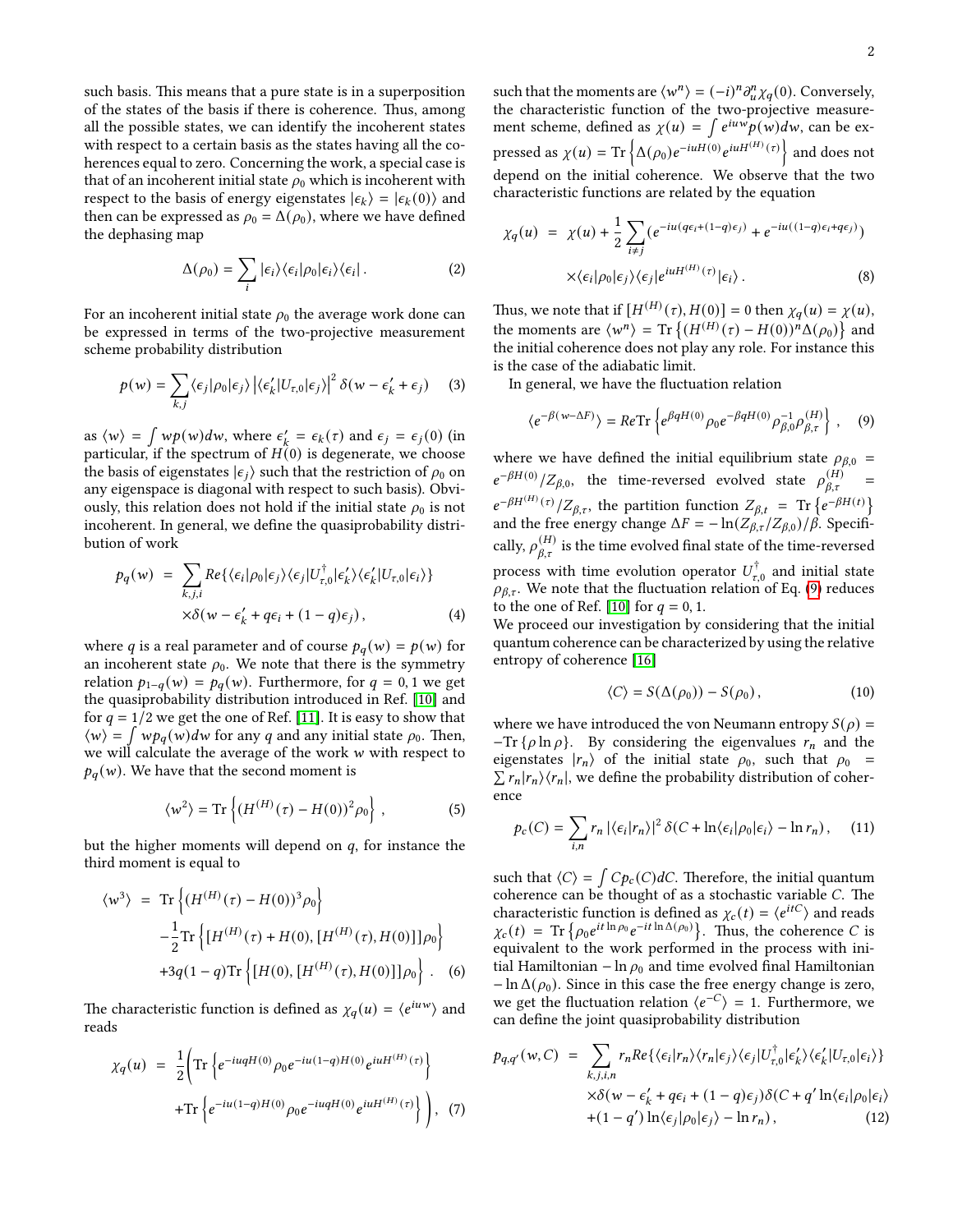$\int p_{q,q'}(w,C)dw$  and  $p_q(w) = \int p_{q,q'}(w,C)dC$ . In particufrom which we get the marginal distributions  $p_c(C)$  = lar, in order to be as general as possible, we have introduced another real parameter  $q'$ . The quasiprobability distribution  $p_{q,q'}(w,C)$  is related to the two-projective measurement scheme by the equation

$$
\int e^{-C} p_{q,q'}(w,C) dC = p(w)
$$
 (13)

and therefore we have the fluctuation relation

<span id="page-2-0"></span>
$$
\langle e^{-\beta(w-\Delta F)-C}\rangle = \text{Tr}\left\{\Delta(\rho_0)\rho_{\beta,0}^{-1}\rho_{\beta,\tau}^{(H)}\right\},\qquad(14)
$$

where the average is calculated with respect to  $p_{q,q'}(w,C)$ . It is worth to observe that for an initial state with thermal populations, i.e. such that  $\langle \epsilon_i | \rho_0 | \epsilon_i \rangle = e^{-\beta \epsilon_i} / Z_{\beta,0}$ , Eq. [\(14\)](#page-2-0) reads

$$
\langle e^{-\beta(w-\Delta F)-C}\rangle = 1\tag{15}
$$

and we have the relation

<span id="page-2-1"></span>
$$
\beta(\langle w \rangle - \Delta F) + \langle C \rangle = S(\rho_{\tau} || \rho_{\beta, \tau}) \ge 0, \quad (16)
$$

where  $\rho_{\tau}$  is the time evolved state  $\rho_{\tau} = U_{\tau,0} \rho_0 U_{\tau,0}^{\dagger}$  and  $S(\rho||\eta)$  is the quantum relative entropy defined as  $S(\rho||\eta) =$ Tr  $\{\rho(\ln \rho - \ln \eta)\}\$ . In particular, the inequality of Eq. [\(16\)](#page-2-1) represents a second law of thermodynamics in the presence of coherence.

Moreover, by noting that  $S(\rho_{\tau}) = S(\rho_0)$ , we have the quantum relative entropy  $S(\rho_{\tau}|| \rho_{\beta,\tau}) = -S(\rho_0) - \text{Tr} \{\rho_{\tau} \ln \rho_{\beta,\tau}\},$ which can be expressed as the average

$$
S(\rho_{\tau}||\rho_{\beta,\tau}) = \int \sigma p_s(\sigma) d\sigma, \qquad (17)
$$

where we have defined the probability distribution

$$
p_s(\sigma) = \sum_{k,n} r_n \left| \langle \epsilon'_k | U_{\tau,0} | r_n \rangle \right|^2 \delta(\sigma - \beta \epsilon'_k - \ln Z_{\beta,\tau} - \ln r_n). \tag{18}
$$

Thus, also the quantum relative entropy can be viewed as a stochastic variable  $\sigma$  which satisfies the fluctuation relation  $\langle e^{-\sigma} \rangle = 1$ . For an initial state with thermal populations, i.e. such that  $\langle \epsilon_i | \rho_0 | \epsilon_i \rangle = e^{-\beta \epsilon_i} / Z_{\beta,0}$ , we have the relation

$$
\int p_{q,q}(w, \sigma - \beta(w - \Delta F))dw = p_s(\sigma).
$$
 (19)

This means that for an initial state with thermal populations the variables  $\beta(w - \Delta F) + C$  and  $\sigma$  have the same statistics if we consider  $q' = q$ . To understand this, it is enough to consider

$$
\beta(\langle w \rangle - \Delta F) + \langle C \rangle = \int (\beta(w - \Delta F) + C) p_{q,q}(w, C) dwdC.
$$
 (20)

We change variable by defining  $\sigma$  such that  $C = \sigma - \beta(w - \Delta F)$ , then

$$
\beta(\langle w \rangle - \Delta F) + \langle C \rangle = \int \sigma p_{q,q}(w, \sigma - \beta(w - \Delta F)) dw d\sigma
$$

$$
= \int \sigma p_s(\sigma) d\sigma = \langle \sigma \rangle \tag{21}
$$

and in general  $\langle f(\beta(w - \Delta F) + C)\rangle = \langle f(\sigma) \rangle$  for any function  $f$ .

We note that we can measure  $\chi_q(u)$  by proceeding as in Ref. [\[11\]](#page-3-12). We introduce a detector in the initial state  $\rho_0^D$  $\frac{D}{0}$  and the time evolution of the total system is generated by  $H(t)$  –  $\alpha(t)\Lambda \otimes H(t)$  where  $\Lambda$  is a detector observable and  $\alpha(t)$  =  $\delta(t-\tau+0^+)-\delta(t-0^+)$ . When the total system is prepared in the initial state  $\rho_0^D \otimes \rho_0$ , the coherence of the detector state can be expressed as

$$
\frac{\langle \lambda | \rho_\tau^D | \lambda' \rangle}{\langle \lambda | \rho_0^D | \lambda' \rangle} = \text{Tr} \left\{ e^{-i\lambda H(0)} \rho_0 e^{i\lambda' H(0)} e^{i(\lambda - \lambda') H^{(H)}(\tau)} \right\}, \quad (22)
$$

where  $|\lambda\rangle$  is the eigenstate of  $\Lambda$  with eigenvalue  $\lambda$  and  $\rho_{\tau}^D$  is the time evolved detector state. Thus we have

$$
\chi_q(u) = \frac{1}{2} \left( \frac{\langle uq | \rho_\tau^D | u(q-1) \rangle}{\langle uq | \rho_0^D | u(q-1) \rangle} + \frac{\langle u(1-q) | \rho_\tau^D | - uq \rangle}{\langle u(1-q) | \rho_0^D | - uq \rangle} \right). \tag{23}
$$

In order to discuss the negativity of the quasiprobability distribution, we define the operator  $X_{ijk}$  such that

$$
\operatorname{Tr}\left\{X_{ijk}\rho_0\right\} = Re\left\{\langle\epsilon_i|\rho_0|\epsilon_j\rangle\langle\epsilon_j|U_{\tau,0}^\dagger|\epsilon_k'\rangle\langle\epsilon_k'|U_{\tau,0}|\epsilon_i\rangle\right\}.\tag{24}
$$

In general we have

$$
-\frac{1}{4} \le X_{ijk} \le 1\tag{25}
$$

(e.g.  $−1/4 \le X_{ijk}$  means that the eigenvalues of  $X_{ijk} + 1/4$  are non-negative). To prove this relation, we start by considering  $i = j$  such that we have  $X_{iik} = |\langle \epsilon'_k | U_{\tau,0} | \epsilon_i \rangle|^2 |\epsilon_i \rangle \langle \epsilon_i|$  and, since  $0 \leq |\langle \epsilon'_k | U_{\tau,0} | \epsilon_i \rangle|^2 \leq 1$ , we get  $0 \leq X_{iik} \leq 1$ . Conversely, for  $i \neq j$ , we have  $X_{ijk} = \langle \epsilon_j | U_{\tau,0}^{\dagger} | \epsilon_k' \rangle \langle \epsilon_k' | U_{\tau,0} | \epsilon_i \rangle | \epsilon_j \rangle \langle \epsilon_i | / 2 + \epsilon_j$ *h.c.*, thus, since Tr  ${X_{ijk}} = 0$ , the eigenvalues of  $X_{ijk}$  are  $\pm \sqrt{-\det(X_{ijk})}$ , which are  $\pm |\langle \epsilon_j | U_{\tau,0}^{\dagger} | \epsilon_k' \rangle \langle \epsilon_k' | U_{\tau,0} | \epsilon_i \rangle | / 2$ . Since  $|\langle \epsilon_j | U_{\tau,0}^{\dagger} | \epsilon_k' \rangle \langle \epsilon_k' | U_{\tau,0} | \epsilon_i \rangle|$  gets its maximum value 1/2 when  $U_{\tau,0}^{\dagger} | \epsilon'_k \rangle = (|\epsilon_i\rangle + e^{i\phi} |\epsilon_j\rangle) / \sqrt{2}$ , we get  $-1/4 \le X_{ijk} \le 1/4$ .

#### III. PHYSICAL EXAMPLE

As a physical example we consider the process experimentally studied in Ref. [\[17\]](#page-3-14), which is a qubit with Hamiltonian  $H(t) = \omega(t) (\sigma^x \cos \varphi(t) + \sigma^y \sin \varphi(t)),$  where  $\varphi(t) = \pi t/(2\tau),$  $\omega(t) = \omega_0 (1 - t/\tau) + \omega_\tau t/\tau$  and  $\sigma^x$ ,  $\sigma^y$  and  $\sigma^z$  are the Pauli matrices. For studying the effect of the initial coherence we will take the initial density matrix  $\rho_0 = I/2 + (2p - 1)\sigma^x/2 + c\sigma^z$ . The characteristic function reads

$$
\chi_q(u) = \chi(u) + c \left( \cos(2uq\omega_0)a(u) - \sin(2uq\omega_0)b(u) \right), \tag{26}
$$

where we have defined the complex functions

$$
a(u) = \frac{1}{2} \text{Tr} \left\{ \sigma^z \{ e^{-iu\omega_0 \sigma^x}, e^{iu\omega_\tau U_{\tau,0}^\dagger \sigma^y U_{\tau,0}} \} \right\}, \qquad (27)
$$

$$
b(u) = \frac{1}{2} \text{Tr} \left\{ \sigma^y \left[ e^{-i u \omega_0 \sigma^x}, e^{i u \omega_\tau U_{\tau,0}^\dagger \sigma^y U_{\tau,0}} \right] \right\} \,. \tag{28}
$$